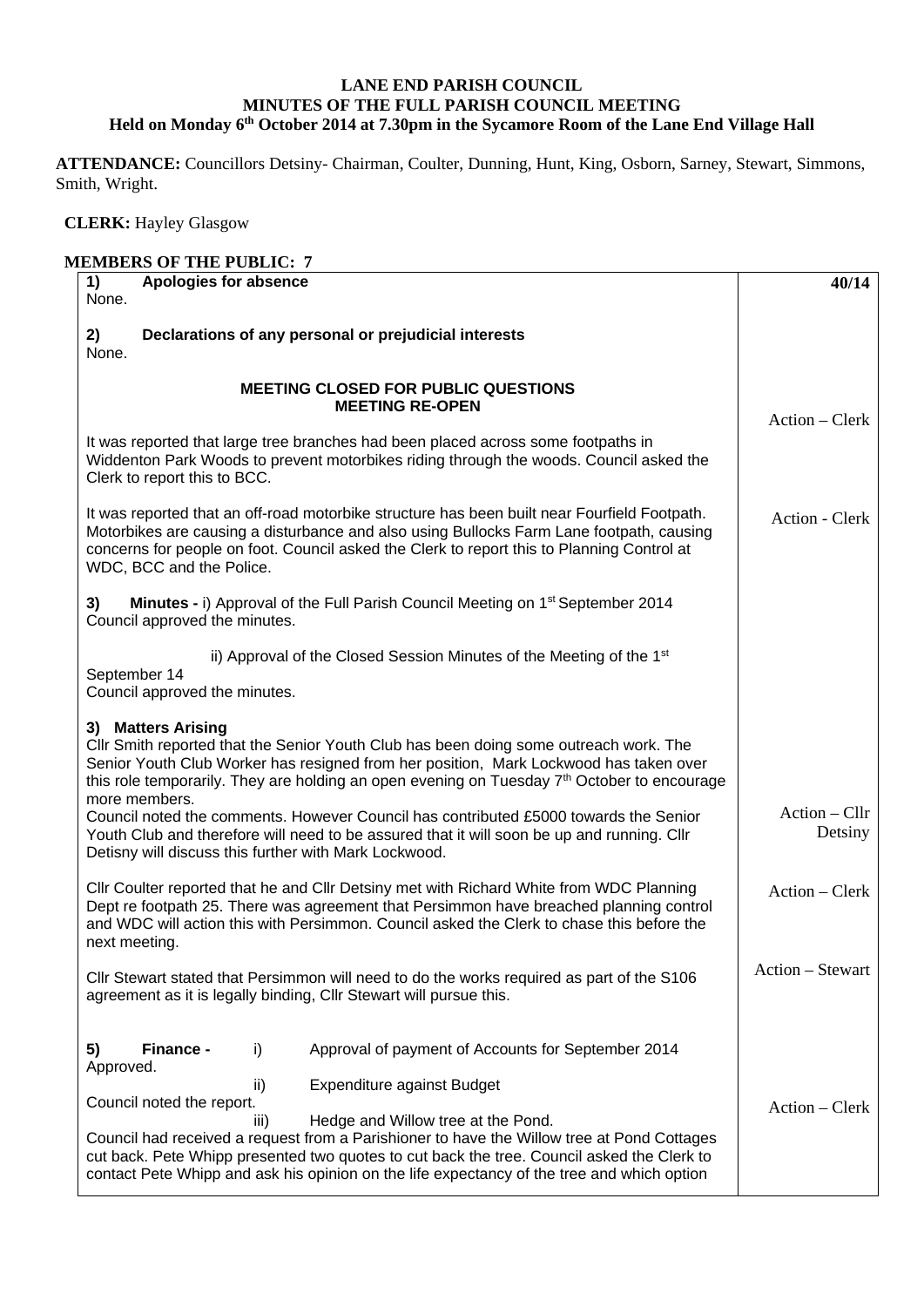| would be best to prolong its life. The Clerk will report back at the next meeting.                                                                                                                                                                                                                                                                                                                                                                                                                                                                                                                                                                                                                                                                                                                                                                                                                          | 41/14                                                                |
|-------------------------------------------------------------------------------------------------------------------------------------------------------------------------------------------------------------------------------------------------------------------------------------------------------------------------------------------------------------------------------------------------------------------------------------------------------------------------------------------------------------------------------------------------------------------------------------------------------------------------------------------------------------------------------------------------------------------------------------------------------------------------------------------------------------------------------------------------------------------------------------------------------------|----------------------------------------------------------------------|
| Scapes Gardens had provided quotes to cut back two hedges near the pond. Council<br>approved both quotes.                                                                                                                                                                                                                                                                                                                                                                                                                                                                                                                                                                                                                                                                                                                                                                                                   | Action - Clerk                                                       |
| iv)<br>Replacement lighting column - Sandage Road<br>A street light in the car park of Sandage Road had been knocked over by a vehicle. It was<br>reported to the Clerk sometime after the incident. SSE have made the light safe and provided<br>a quote to re-install. Council asked the clerk to speak with the insurance company and find<br>out if a claim can be made.<br>Council asked the Clerk to speak to SSE to find out about installing a barrier in front of the<br>light to prevent future damage.<br>Council also asked the Clerk to contact Red Kite to seek permission as they own the car<br>park.<br>The Clerk will report back at the next meeting.                                                                                                                                                                                                                                    | Action - Clerk<br>Action – Clerk<br>Action - Clerk                   |
| Funding aid - Lane End Action Group<br>6)<br>LEAG has requested funding to instruct an architect. They wish to seek intermediate funding<br>aid from Council of £5000 and would hope this would be repaid once the S106 money is<br>received next year.                                                                                                                                                                                                                                                                                                                                                                                                                                                                                                                                                                                                                                                     |                                                                      |
| Council approved the payment of £5000 but understand that if the project ceases the money<br>could not be repaid as the S106 money would not then be available to the group.                                                                                                                                                                                                                                                                                                                                                                                                                                                                                                                                                                                                                                                                                                                                | Action - Clerk                                                       |
| <b>Christmas in the Village 2014</b><br>7)<br>Council approved a payment of £650.00 towards the Christmas in the Village event. Clerk to<br>raise cheque.                                                                                                                                                                                                                                                                                                                                                                                                                                                                                                                                                                                                                                                                                                                                                   | Action - Clerk                                                       |
| <b>Car Parking</b><br>8)<br>Council approved the proposal set out in a paper from Councillor Detsiny to acquire the car<br>park from WDC provided the following conditions were met :                                                                                                                                                                                                                                                                                                                                                                                                                                                                                                                                                                                                                                                                                                                       | Action - Cllr<br>Detsiny                                             |
| Land to be transferred free of charge<br>Toilet block to be demolished<br>WDC to hand over the car park in pristine condition to LEPC<br>LEPC to ask their own surveyor to detail the specification required<br>A minimum of two estimates are required from reputable parking enforcement companies<br>Modestly priced permits to be made available to residents/ businesses who do not have their<br>own parking facility<br>Doctors at the surgery to park FOC<br>A comprehensive publicity campaign to be launched prior to commencement                                                                                                                                                                                                                                                                                                                                                                |                                                                      |
| The paper stressed that LEPC do not seek to charge residents for parking which will continue<br>to be free but rather to fine those who park for an unreasonable length of time.                                                                                                                                                                                                                                                                                                                                                                                                                                                                                                                                                                                                                                                                                                                            |                                                                      |
| Clerk's report<br>9)<br>The Clerk reported that the company New Neighbours had informed her that they had little<br>success when contacting organisations within the Village. Council asked the Clerk to pursue<br>this and ask New Neighbours to try contacting organisations one last time to see if they can<br>arouse interest. Cllr Osborn asked how they know when residents had moved into properties.<br>The Clerk would check and advise at the next meeting<br>Council asked the Clerk to chase BCC regarding the street light near the bus shelter which<br>was damaged on The Row. The street light was made safe but has never been replaced.<br>Cllr Coulter asked the Clerk to also ask if BCC are reducing their number of street lights as a<br>few have been taken down and not replaced.<br>An allotment tenant at the Bunkers asked if Council would contribute towards a skip. Council | Action – Clerk<br>Action – Clerk<br>Action - Clerk<br>Action - Clerk |
| had not provided this in the past and opted not to provide any skips on any of the sites.<br>Council noted the rest of the report.                                                                                                                                                                                                                                                                                                                                                                                                                                                                                                                                                                                                                                                                                                                                                                          |                                                                      |
| <b>Invitations to Meetings, Correspondence &amp; Reports received</b><br>10)<br>Council noted the report.                                                                                                                                                                                                                                                                                                                                                                                                                                                                                                                                                                                                                                                                                                                                                                                                   |                                                                      |